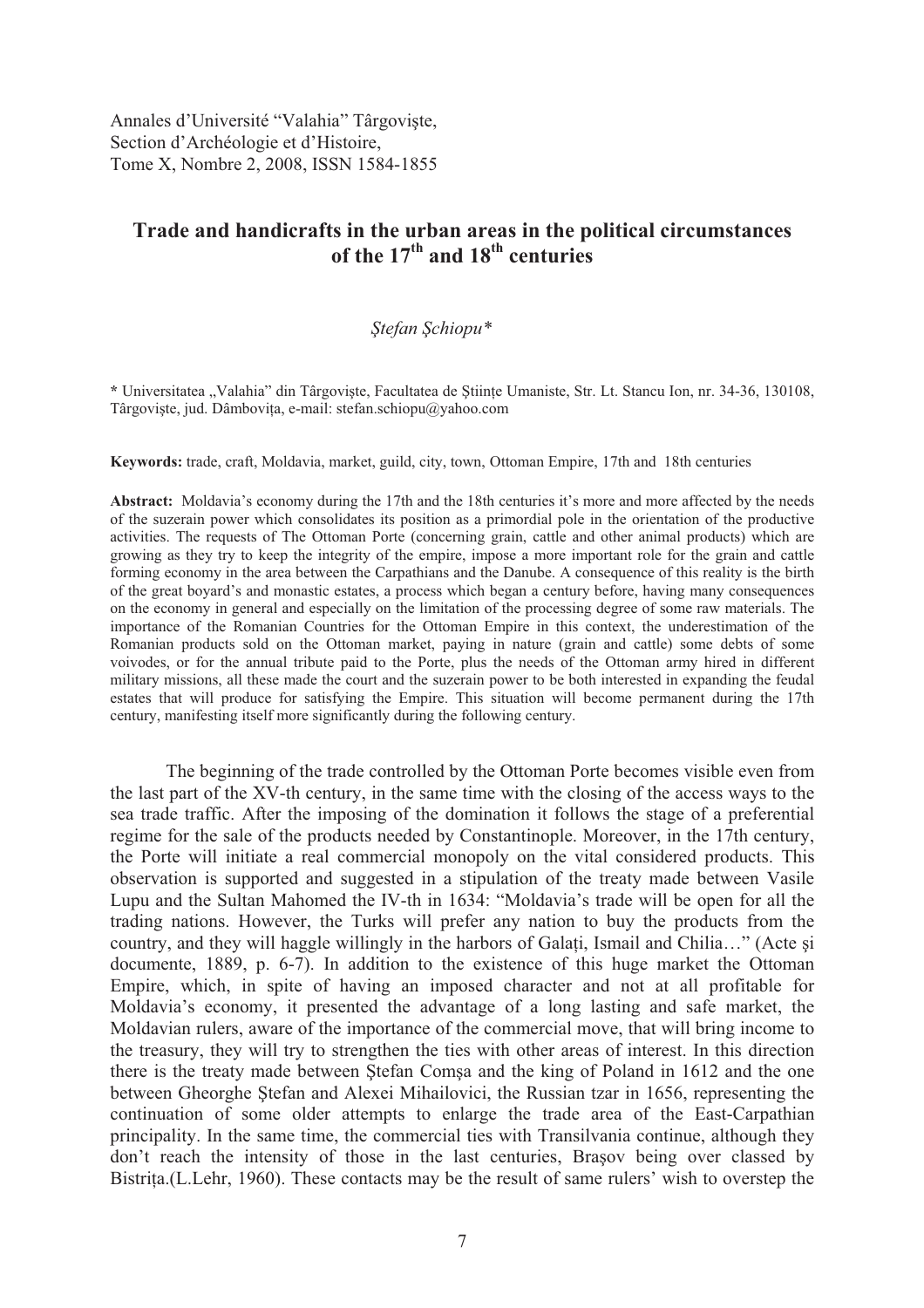strict bounds of the Ottoman restrictions (C. Serban, 1979). Despite the efforts, the reorientation of the external Moldavian trade towards the suzerain power entailed the weakening of the ties with the traditional partners (N. Ciocan, 1988), and as a first consequence there was the decay of some urban settlements engaged in a trade relationship with Transilvania or North and Central Europe (Baia, Siret, Tg. Trotus and partially Suceava) and the increasing of some cities role such as Iasi, Focsani, Galati (St. Stefănescu, 2000). The main commercial route follows the line of the Prut river, namely Botoșani-Iași-Vaslui-Bârlad-Galati

 One can say that the change of the external trade coordinates, through the nature of the involved product categories and from the resources point of view (the result is the tendency of the feudal estates to expand with the help of the ruler's interested in assuring a relationship system to sustain them in the, ever so changing, relationship with the Porte) gave an advantage to the ruling feudal class, to the prejudice of the urban proper traders, whose activity is more and more limited to the internal market. The boyard's representatives are those who gather large amounts of money, being able even to lend to the voivodes, and we'll find them near the religious settlements as main militants in the absorption (also with the help of the rulers) of the markets in the centre of the cities which they hired out to the local traders.

 Another side of the problem consists in the massive control of the trade for the Ottoman Empire, with products, generally in a raw state, control which couldn't stimulate a handicraft production concentrated at the same level on the export. It's true that the local handicraftsmen's activity could cover the demand of the internal market, and we can introduce here the urban traders who become the representatives of a more and more varied trade, with local or foreign products, raw or processed. On the other hand, we mustn't neglect the lack of balance, aggravated by the same political circumstances, between the sums obtained for the products sold in the Ottoman Empire and the ones offered for the imported goods which were sensibly bigger. The deficit will be covered, partially, by the constant voluminous and certain character of the commercial activities with the Porte, to which we can add the above mentioned contacts to reactivate certain trade routes.

 However, at the urban centers' level, from the commercial point of view, the 17th and the 18th centuries witness essential changes which can be defined as real qualitative leaps in the urban economy. The trade stabilization tendency which loses its itinerant character through the developing of the stable urban centers, certified by the increasing number of the stores and markets for the handicraft goods and food, the beginning of the traders' organization into guilds, as the increasing of the number of towns with weekly markets (L. Lehr, 1960) made more active especially by the external or transitory move of the merchandise, these are signs for giving an impulse to the exchange relationships, against the background of a diversity of crafts.

 The extension and consolidation of the internal market beginning with the 16th century, and especially during the 17th century, has as a background the increasing importance of the commercial move in the cities, in the same time with the decreasing of the local village or estate markets (C. Serban, 1964). This way, the urban centers become important markets for the goods, which the boyards, the villagers and the church's representatives refer to. This phenomenon can be explained only by the fact that, in this period, the towns concentrate the biggest part of the commercial activity of the country, imposing themselves as fix centers, a reality attested by the large number of documents (N. Iorga, 1903) which mention the increasing number of the stalls, the custom-houses or of the streets specialized in selling certain goods :"the shoes selling street", "The flour selling street" (E. Pavlescu, 1939: 272-275), "the fish selling street" (L. Lehr, 1968: 29).

 The foreign travelers are impressed by the abundance and the diversity of the goods on the markets in the Moldavian cities. So, besides the periodical market, a more important role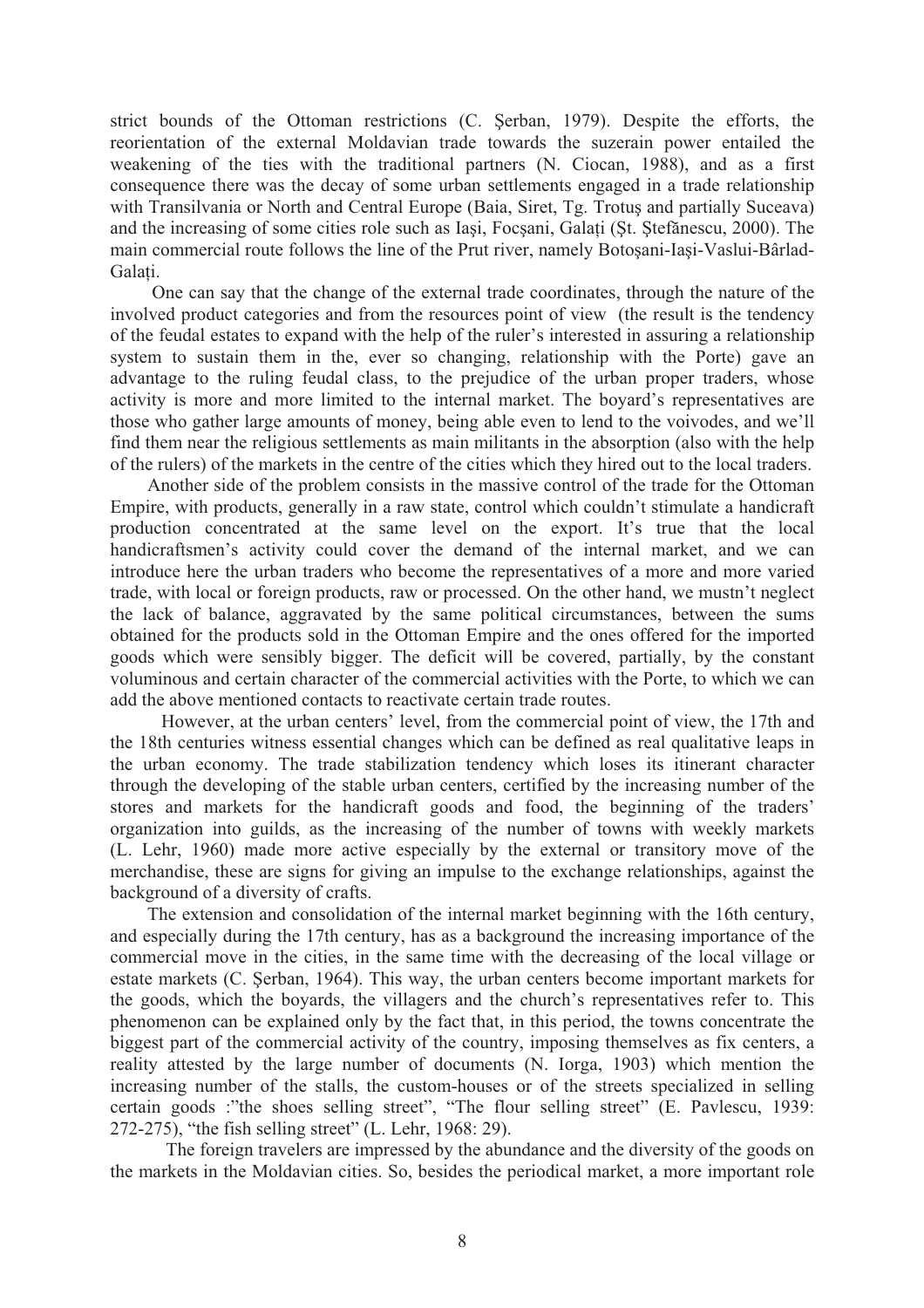was gained by the permanent city market, which was formed of the stalls used for storing and selling goods (C. Serban, 1964). This kind of situation was found in Iasi, which, beginning from the second half of the 17th century, became the main economical and political centre of Moldavia (V. Neamtu, 1968). The intensifying of the commercial activity led to a territorial expanding of trading area through the appearance of the second market which appears in the documents as "the upper market" unlike the old market called "the big market" or "the Russian street", or sometimes else "the lower market". The same ting could be noticed in centers like Suceava or Botoșani (C. Șerban, 1970).

An exact image of the goods sold in a stall from Iasi in the second half of the 17th century is shown in a debt register (C. Turcu, 1955) from 1679: fabric, silk, cloth from Ardeal, from Flanders, Turkish cloth, home-made cloth, clothes (traditional skirts, belts, jackets), raw or worked-up metal, food, leather, harness pieces, etc. Besides the variety of goods, we can notice the presence of the raw materials side by side with the final products, some of them imported, and among the buyers, we can find boyards, traders, craftsmen and even villagers. The source shows a concentration of the exchange activities in the hands of the traders, to the craftsmen detriment, who gradually give up the trade activity, but who participate a lot in providing the stalls with local products.

 A proof of the important role of the cities into Moldavia's commercial life is the increasing number of the weekly markets which took place on different days in order not to be superposed and to interfere with the activity of the other markets in the neighborhood, the ruling institution taking a definite position on this matter. So, in the case of Siret and Suceava which were in the same area, the market day was, for the first town, on Tuesdays, and for the second, on Thursdays (P. Cocârla, 1991). Organizing these weekly markets regularly is a sign of Moldavia's active participation to the external and transitory trade, where the cities had a special role, and it also shows the character of polarity factor of some urban centers reported to the feudal estates. The appearance of the information about the associations or traders' or the carter's guilds is found in a direct relationship with the intention to make a counterpart from the urban traders against the interferences of other traders. They tend to individualize themselves, or better said, to become professionally better comparative with the representatives of the other social classes involved, more or less, in commercial activities. In some 17th century documents from Tara Românească, the discussion may be extended to Moldavia, the chief of the traders together with the other members of the guild took over some of the attributions of the judge and of the town councilors , especially the judicial ones, confirming once again the special role of the traders for the life of the towns simultaneously with the weakening of the chosen representatives' power.

 The above mentioned changes can only have a common denominator, namely the increasing degree of specialization and variation of the crafts. From this point of view the 17th and 18th centuries are dominated by two major phenomena: the increasing importance of the market production, comparative with the bespoke production (confirmed by the great number of workshops, stalls, cellars in the centre of the towns), as well as the separation of the production from the circulation (St. Olteanu, 1959).

 About the crafts practiced in towns it's written in many documents. In the metallurgy we can find blacksmiths (Dima "the blacksmith" from Galati), farriers ("Dumitru the farrier" from Iași), coppersmiths, locksmiths (Clica the locksmith from Iași), wire makers, bell founders, blade smiths, etc. The development of the towns, the construction of the civil and religious buildings, the construction of the buildings connected with the economic activities led to the development of the wood and stone crafts (stonecutters, bricklayers, brick makers, joiners, carpenters) having specialized subdivisions (St. Olteanu, 1959). A more and more important role is taken by the local craftsmen, comparing them with the ones over the mountains, having an older tradition concerning their contribution to the appearance of the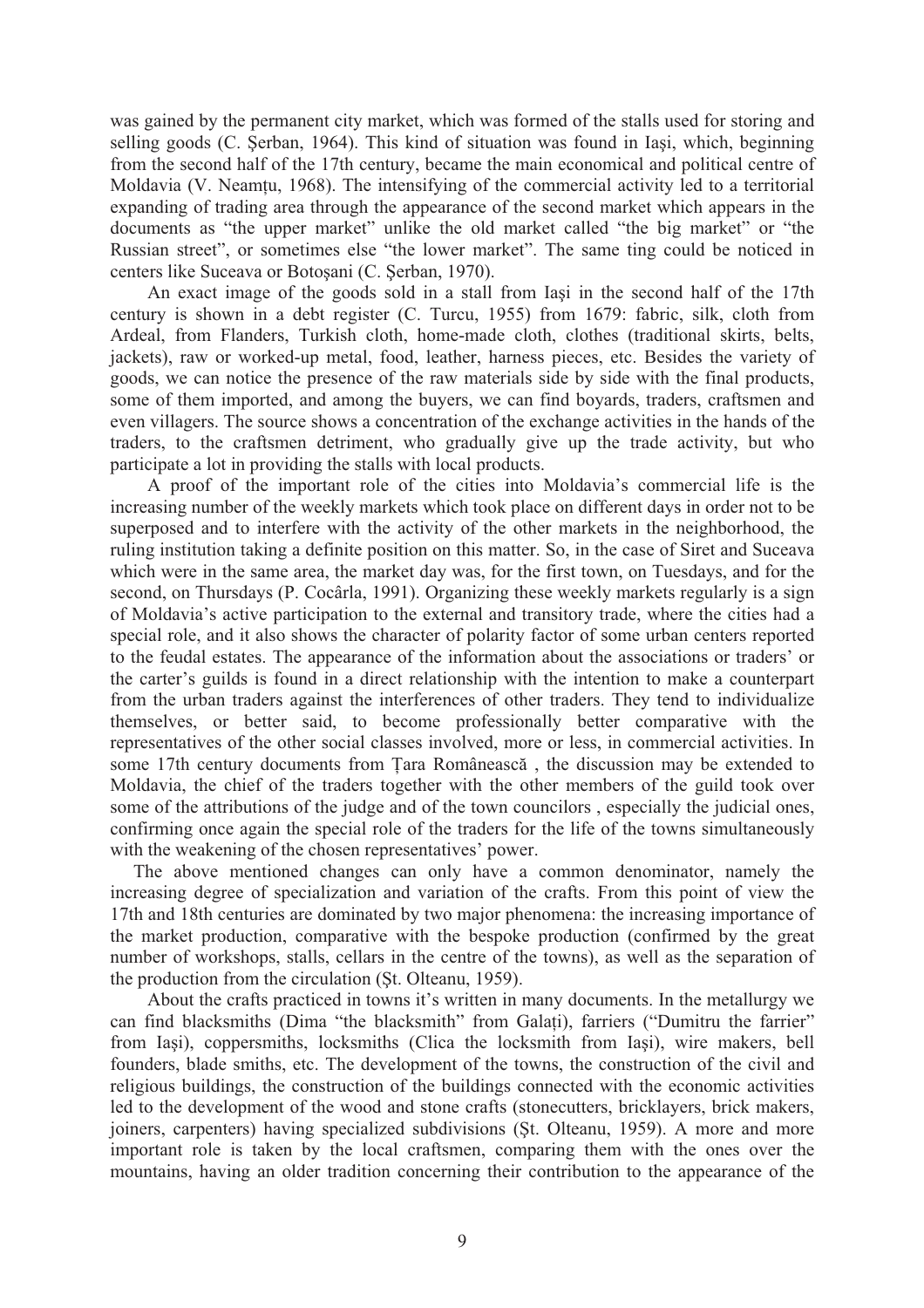Moldavian towns, the leaders of the country asking for their help more for their quality of advisors. A special development is that of the leather processing activity  $(V.$  Neamtu, 1951), especially if we think that the main activity was the cattle breeding  $(M. Lazar, 2000)$  and we may add the request of the suzerain power for wild animals' skins as obligations imposed to the Moldavian leaders. We can see an increasing degree of specialization, in the 17th –18th centuries are mentioned furriers, skinners, boot makers, shoemakers, leather dressers, belt makers, sole-leather makers, hatters in centers like Iași, Suceava, Huși, Cotnari, Tg. Frumos, Vaslui, Galați, Orhei, Tg. Neamț, Roman, Dorohoi or Focșani. There are a lot of documents that write about the Moldavian craftsmen skills in the leather processing activities. These documents speak about an intense trade and even about the export of the final products to Transilvania. The textile crafts are present in the urban area: weavers, drapers, dyers, tailors, lace makers. In fact, an important source that sends us clues about this craft is the above mentioned debts register. There we can find not only imported textile products but also local final products (traditional skirts, belts and jackets). The presence of the tailors among the debtors, allows us to come up with the idea that the trader becomes the main element both in providing the raw materials and selling the processed stuff, the craftsman being more and more relieved of the selling task. The diversification and the growing number of the food crafts are in a close relationship with the growth of the consume capacity of the Moldavian centers which have a socially, ethnically and professionally heterogeneous population, served by millers, bakers, butchers, brewers, etc. (V. Neamtu, 1971). The architectural and cultural transformations which happen in the Moldavian towns, during this period, especially in Iasi where we can notice the concern of some leaders like Vasile Lupu or Miron Barnovski, lead to the development of the art crafts: house painters, especially foreign, goldsmiths, clockmakers and typographers. In the pottery activity there is a qualitative evolution superior to the preceding period. In the same time there are crafts as shaving, soap making or glass manufacturing. Simply mentioning them wouldn't be really valuable if we didn't consider the refining of the needs of the urban categories, to which these products or services were destined. These products were especially for the high society. So, we can notice that the crafts become more and more specialized, some of them developing from the main branch, some of the crafts being brand new.

 Regarding the productive activity, the 17th and the 18th centuries mean a concentration in the urban area of practicing different crafts as compared to the feudal, boyard's or monastic estates. The representatives of the last begin a real race for owning the spaces or the buildings inside the towns, either by donation or by buying them. The reality is shown by the existence of the "narrow streets", called by the main craft practiced there, and by the construction of the slums (E. Pavlescu, 1939). Their setting is not casual but conditioned by the possibility of taking advantage of the urban area for each craft. "The farrier's slum" from Iasi (*Buletinul Ioan Neculce*, 1925: 176) is at the outskirts of the town, for safety reasons (avoiding devastating fires), but also for economical reasons (an easier contact with the peasants that needed this services) (St. Olteanu, 1959). The centre of the shoe makers' industry from Iasi, will be moved from the west area, after the first half of the 17th century in the north-east of the town, for commercial reasons the new place assuring a faster selling of the products. This kind of concentration of occupations is certified, some of them later, in other centers such as Suceava, Bârlad or Roman.

 Even if we only consider these two aspects (a larger specialization of the crafts and the defining of some areas in the centre of the town where they were practiced) we can suppose that in the 17th and the 18th centuries the balance between the bespoke production and the production for the market decisively inclined towards the last one. To support this statement there are documents which confirm the fact that, in addition to the taxes, fines or usury, the guild's fund was also maintained by a part of the sums that came from selling the products in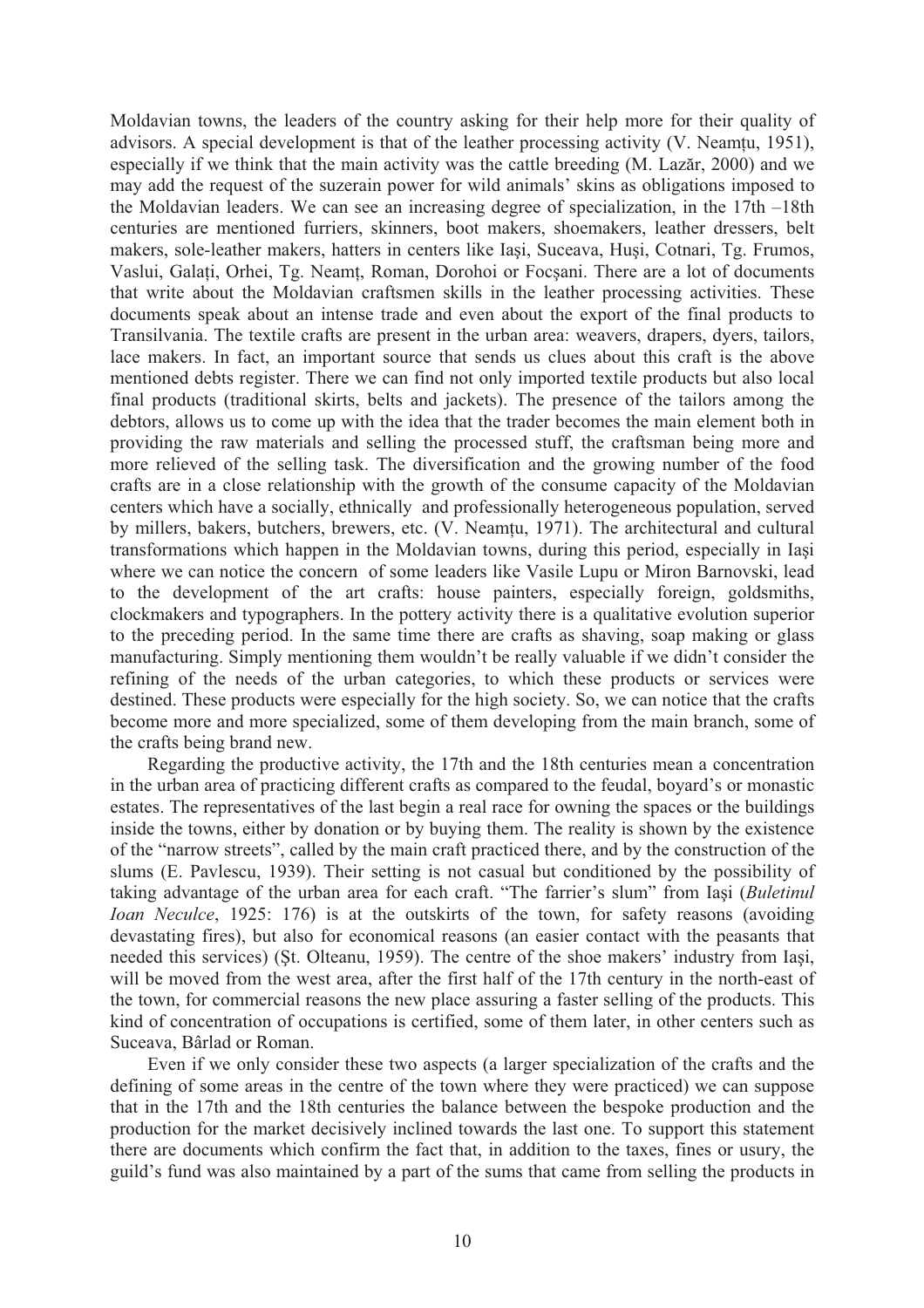specially made places. In "The guild's regulation of the furriers, the tailors, the barbers, the drapers and of the skinners from Roman" from 1641 there is the obligation for the members to contribute with a certain tax per stall, representing the part collected by the chief (E. Pavlescu, 1939). In Iasi the skinners had the obligation "to have 5 or 6 stalls on a street, where to sell the sheepskin coats" (Th. Codrescu, vol. 4). These are, without a doubt proves of the crafter's concern to sell on the market, in the same time with the raise of the production.

 These changes that were made in the urban area, changes in the commercial movement concerning directly the formation of a stable, permanent market, manifested through the great number of stalls or storing places, these changes, we say, have to be correlated with the ascending evolution of the merchandize production. In the same time, many of the crafters continue with selling their products, combining the two activities as producers and traders, but as the time goes by, during the 17th and the 18th centuries the traders begin to monopolize the trading activity, a reality which has already been mentioned. That's how we can explain the presence of the boot makers, the tailors, the drapers, the furriers as debtors to stall from Iasi in 1679 (possible for the row materials they bought from there), and we also find them as suppliers, judging by the mentioned processed products (C. Turcu, 1955). The coexistence of the crafters and the traders integrated into the capitalization action contribute to the emergence of some professional organizing forms which are superior to the previous stage, when they pass from the companionship-like associations to the guilds, by introducing some clear regulations and reorganizing them in order to dominate the urban market in a very strong way (C. Serban, 1964).

 The process was hurried by the interferences of the Ottoman domination regime, the tendency being directly proportional with the weakening of the representing power of the urban population facing the taxes established by the central authority. So, the producers feel the absence of an administration which to be capable to protect them and they try to substitute it by being more united. For this period, we have a lot of references about guilds, chiefs or managers of the crafters fact that makes us think of a superior step of the productive activity structure: farriers, coppersmiths, coopers, boot makers or shoemakers, skinners, belt makers, sole-leather makers, tailors, drapers, butchers, goldsmiths, torch bearers, who we meet in the main Moldavian centers, but especially in Iași. The formation and the consolidation of the urban guilds of traders or crafters represented an answer of the economically active social class, an answer that was needed because of the interference of the occasional competitors and also because of the different requests of the political and the administration specter. We have to keep in mind that the 17th and 18th centuries are characterized by substantial changes in the productive urban life, the most important change being the biunivocal relationship-the extension of the production for the large consume – permanent market.

## **BIBLIOGRAPHY**

Sturdza D.A., C. Colescu Vartic, 1889, Acte și documente relative la istoria *Renasterii României*, vol. I., Bucuresti;

*Buletinul "Ioan Neculce"*, 1925, fasc.5, Iași;

Ciocan N., 1988, *Nego! si negu!atori în Moldova veacului XVII,* in AIIAI, T. XXV, nr.1;

Cocârla P., 1991, *Târgurile sau orașele Moldovei în epoca feudală (sec. XV-XVIII*)*,* Chisinău;

Codrescu Th., *Uricariul*, vol. IV;

Iorga N., 1903, *Studii si documente*, vol. V;